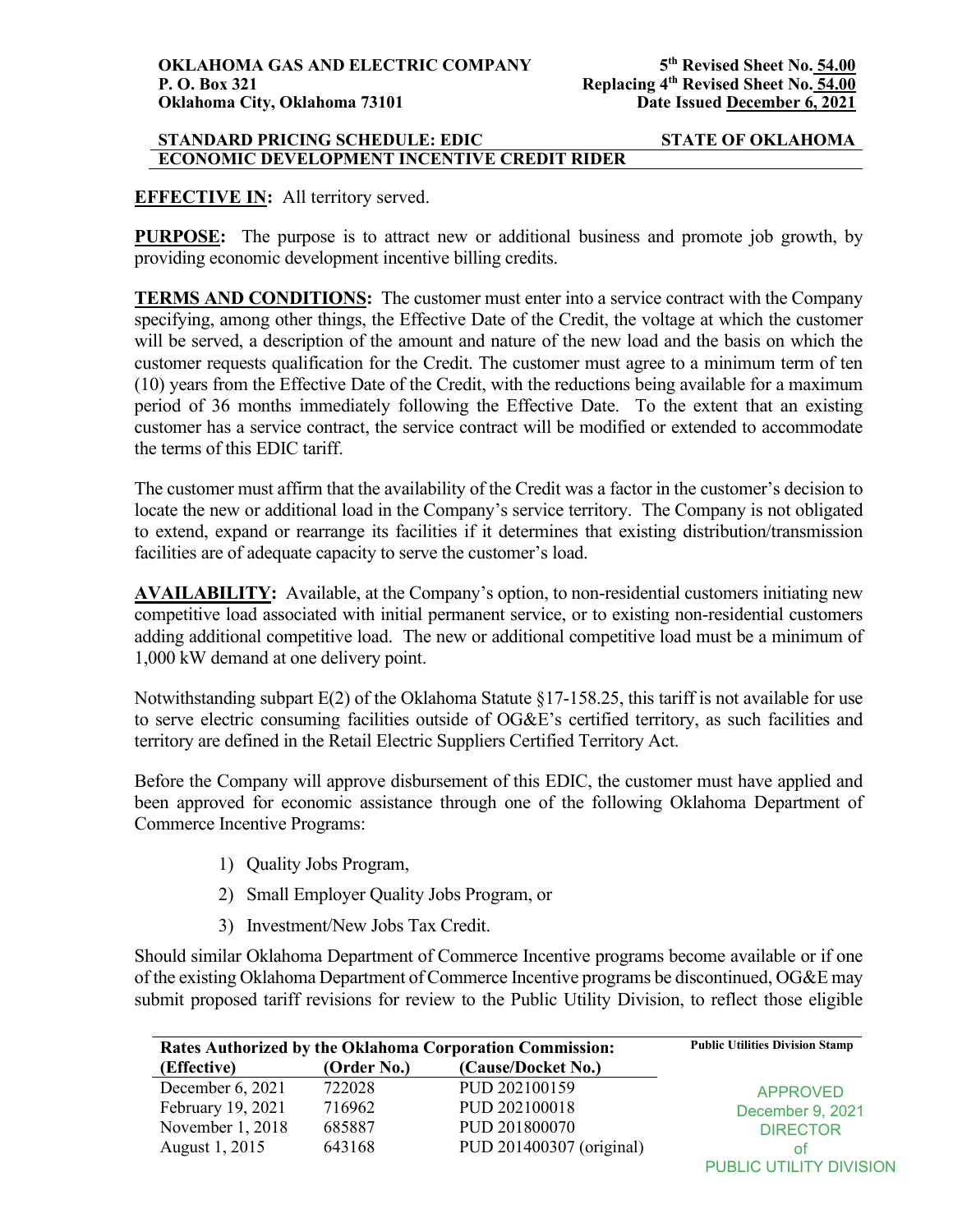# **STANDARD PRICING SCHEDULE: EDIC STATE OF OKLAHOMA ECONOMIC DEVELOPMENT INCENTIVE CREDIT RIDER**

Incentive program changes. Previously approved customers under such discontinued State programs remain eligible for the term of their service contract with EDIC.

The Credit is not available to a new customer which results from a change in ownership of an existing establishment without qualifying new or additional competitive load. However, if a change in ownership occurs after the customer enters into a service contract for Credit, the successor customer may be allowed to fulfill the balance of the service contract and receive the balance of the Credits. The Credit is not available for additional load for an existing customer that is the result of re-activating or restarting loads from a prior service interruption such as equipment failure, temporary plant shutdown, strike, or economic conditions. The Credit is not available for load shifted from one location/account to another location/account within the Company's service area. Customers who elect to subscribe to Day-Ahead Pricing or Flex Price may only receive Credit for load included in their Customer Base Line (CBL).

The customer's proposed operations shall be reviewed by the Company and all Commission approved Demand Side Management programs yielding a five (5) year payback or less will be presented for customer consideration.

**NET MONTHLY BILLING:** The customer shall comply with all terms of their applicable rate offering under which the customer takes service except that a reduction based on the percentages below will be applied to base rate charges. Base Rate charges include the Customer Charge, Energy Charge, Demand Charge, and kVAr Charge; but are exclusive of riders and trackers, excess facilities charges, fuel charges, taxes, and franchise fees.

**EFFECTIVE DATE:** The customer may request an effective date for the Credit to begin no later than 6 months after the establishment of permanent electric service as specified in the term of service contract. Any delay of the Effective Date will require an equal extension to the term of the service contract requirement.

**APPLICATON OF THE CREDIT:** Beginning with the Effective Date as declared by the customer, a percentage reduction will be applied as a credit to the base rate charge portion of the monthly bill for the qualifying new load.

| <b>Rates Authorized by the Oklahoma Corporation Commission:</b> | <b>Public Utilities Division Stamp</b> |                          |                                |
|-----------------------------------------------------------------|----------------------------------------|--------------------------|--------------------------------|
| (Effective)                                                     | (Order No.)                            | (Cause/Docket No.)       |                                |
| December $6, 2021$                                              | 722028                                 | PUD 202100159            | <b>APPROVED</b>                |
| February 19, 2021                                               | 716962                                 | PUD 202100018            | December 9, 2021               |
| November 1, 2018                                                | 685887                                 | PUD 201800070            | <b>DIRECTOR</b>                |
| August 1, 2015                                                  | 643168                                 | PUD 201400307 (original) | оt                             |
|                                                                 |                                        |                          | <b>PUBLIC UTILITY DIVISION</b> |